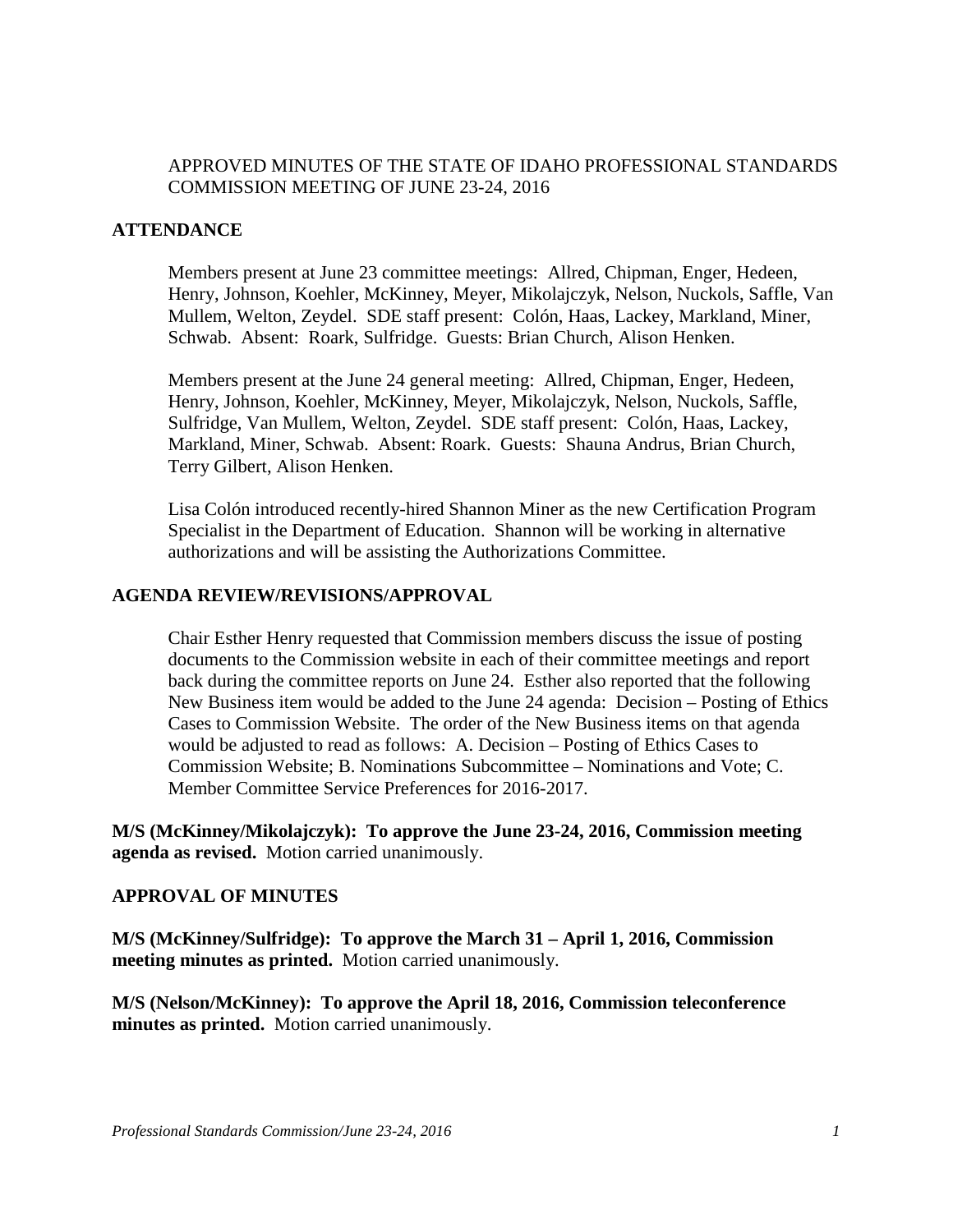#### **STATE BOARD REPORT**

Alison Henken, K-12 Accountability and Projects Program Manager in the State Board office, reported on the following board items:

- 1. In the past year a legislative idea for an additional position on the Commission for Native American representation was brought to the State Board. The board is not moving forward with that idea at this time but has requested that the Commission's member nomination process and solicitation process for other Commission-related committee members include providing related information to Native American tribes and other groups in the state so that these groups are aware of representation vacancy opportunities on the Commission and on Commission-related committees.
- 2. The definitions for "low-performing" and "at-risk-for-low-performing" educator preparation programs that were voted on and provided to the State Board at the March 31-April 1, 2016, Commission meeting were temporary definitions. There now remains a need to move forward on a more long-term solution for these definitions that are needed for Title II reporting and the federal government. The new definitions will be an October 2016 State Board meeting agenda item. The timeline, therefore, calls for the development of long-term definitions of "lowperforming" and "at-risk-for-low-performing" educator preparation programs by the Idaho Coalition for Educator Preparation (ICEP) at its September 12 meeting and the Idaho Association of Colleges for Teacher Education (IACTE) at its September 21 meeting; the forwarding of those new definitions to the Commission for consideration at the September 22-23 Commission meeting; and then a recommendation on these new definitions from the Commission to the State Board for the October 19-20 State Board meeting.

## **CONSIDERATION OF STIPULATIONS/FINAL ORDERS BY FULL COMMISSION**

Deputy Attorney General Brian Church provided the Commission with the Settlement Agreement listed below. The Settlement Agreement was agreed to by the respective Respondent and was presented by Brian Church for consideration by the Commission. The Commission members reviewed the Settlement Agreement at the meeting and, having posed questions and requested discussion, voted as follows:

**M/S (McKinney/Enger): To agree to and accept the proposed Settlement Agreement as written in Case #21522 regarding the certificate of Travis D. Mitchell.** Motion carried unanimously. Commission members Allred, Chipman, Henry, Koehler, Meyer, Mikolajczyk, Nuckols, and Saffle were recused from voting.

Deputy Attorney General Brian Church provided the Commission with the Stipulation listed below. The Stipulation was agreed to by the respective Respondent and was presented by Brian Church and recommended by the Executive Committee for adoption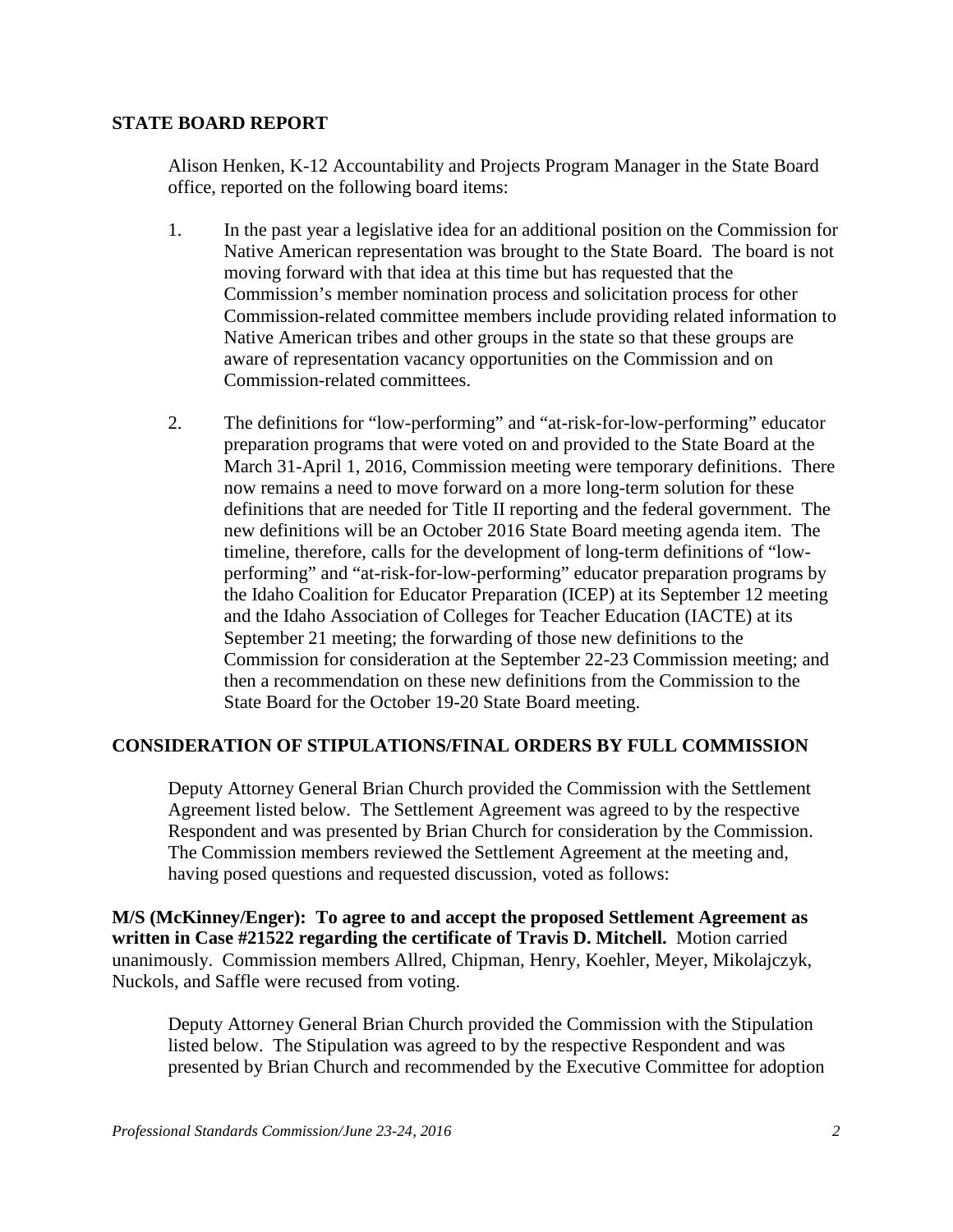by the Commission. The Commission members reviewed the Stipulation at the meeting and voted as follows:

**M/S (Nelson/Welton): To accept the proposed Stipulation as written and enter the accompanying Consent Order in Case #21434 regarding the certificate of Judy B. Frazier.**  Motion carried unanimously. Commission members Allred, Chipman, Henry, Koehler, Meyer, Mikolajczyk, and Nuckols were recused from voting.

Deputy Attorney General Brian Church provided the Commission with the Stipulation listed below. The Stipulation was agreed to by the respective Respondent and was presented by Brian Church and recommended by the Executive Committee for adoption by the Commission. The Commission members reviewed the Stipulation at the meeting and voted as follows:

**M/S (Zeydel/McKinney): To accept the proposed Stipulation as written and enter the accompanying Consent Order in Case #21553 regarding the certificate of Chad Michael Beadell.** Motion carried unanimously. Commission members Allred, Chipman, Henry, Koehler, Meyer, Mikolajczyk, Nuckols, and Welton were recused from voting.

Deputy Attorney General Brian Church provided the Commission with the Stipulation listed below. The Stipulation was agreed to by the respective Respondent and was presented by Brian Church and recommended by the Executive Committee for adoption by the Commission. The Commission members reviewed the Stipulation at the meeting and voted as follows:

**M/S (McKinney/Enger): To accept the proposed Stipulation as written and enter the accompanying Consent Order in Case #21510 regarding the certificate of Trista Dahl Lyman.** Motion carried unanimously. Commission members Allred, Chipman, Henry, Koehler, Meyer, Mikolajczyk, and Nuckols were recused from voting.

Deputy Attorney General Brian Church provided the Commission with the Stipulation listed below. The Stipulation was agreed to by the respective Respondent and was presented by Brian Church and recommended by the Executive Committee for adoption by the Commission. The Commission members reviewed the Stipulation at the meeting and, having posed questions and requested discussion, voted as follows:

**M/S (Enger/Welton): To accept the proposed Stipulation as written and enter the accompanying Consent Order in Case #21519 regarding the certificate of Holly K. McNeel.**  Motion carried unanimously. Commission members Allred, Chipman, Henry, Koehler, Meyer, Mikolajczyk, and Nuckols were recused from voting.

Deputy Attorney General Brian Church provided the Commission with the Stipulation listed below. The Stipulation was agreed to by the respective Respondent and was presented by Brian Church and recommended by the Executive Committee for adoption by the Commission. The Commission members reviewed the Stipulation at the meeting and, having posed questions and requested discussion, voted as follows: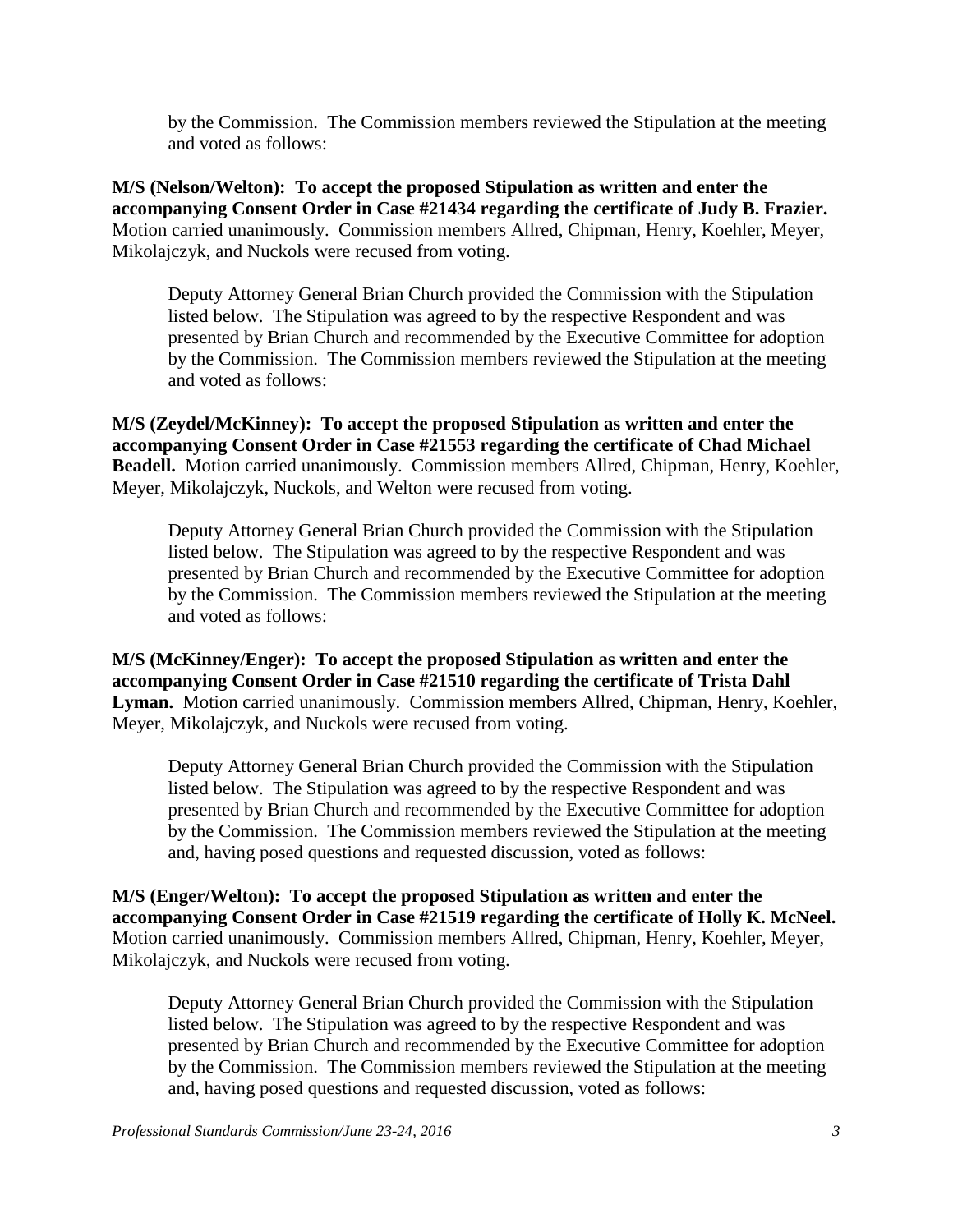**M/S (Zeydel/McKinney): To accept the proposed Stipulation as written and enter the accompanying Consent Order in Case #21601 regarding the certificate of Angela Marie Skidmore.** Motion carried unanimously. Commission members Allred, Chipman, Henry, Koehler, Meyer, Mikolajczyk, and Nuckols were recused from voting.

Deputy Attorney General Brian Church, representing the Chief Certification Officer, presented *In re James K. Stauffer*, Case #21447, to the Commission to decide whether to impose discipline on Mr. Stauffer's certificate and, if so, what discipline to impose. Brian Church presented the Administrative Complaint and Default Order from Hearing Officer Gilmore and argued that the grounds stated in the Administrative Complaint were deemed admitted under Idaho Code section 33-1209 because no hearing was requested within the time limit.

**M/S (McKinney/Enger): To enter a Final Order in Case #21447 imposing the relief requested in paragraph 1 of the "Request for Relief" section of the Administrative Complaint.** Motion carried unanimously. Commission members Allred, Chipman, Henry, Meyer, Mikolajczyk, and Nuckols were recused from voting.

#### **ADMINISTRATIVE REPORT**

Commission Administrator Lisa Colón (unless indicated otherwise) reported on the following.

1. The State Board has formed a teacher certification work group to correct the discrepancy between certification practices and the law. The group includes Lisa and Cina Lackey from the Certification department, Idaho Association of School Administrators (IASA), Idaho School Boards Association (ISBA), Idaho Education Association (IEA), education deans and faculty from some universities, and districts. Identified issues include teachers having certificates limiting them to a certain grade band but having endorsements for a larger grade band; active certificates with attached endorsements not authorized in administrative code; lack of a 6-9 endorsement in one code area that historically was in code; reported pupil service staff positions without the existence of a corresponding endorsement, etc. Suggested solutions include creating an additional K-12 certificate for K-12 endorsement areas; realigning existing endorsements to K-8/6-12 and restricting them to only elementary and secondary certificate holders who then get a K-12 certificate; creating one K-12 teaching certificate with no grade restrictions, but endorsements under it drive what is taught, etc. The overall goal is to maintain high standards for teacher preparation while providing flexibility to districts for hard-to-fill positions. Lisa will keep the Commission/Standards Committee well informed of work group efforts to ensure the Commission, as the entity that this would typically go through, has a voice in forthcoming decisions.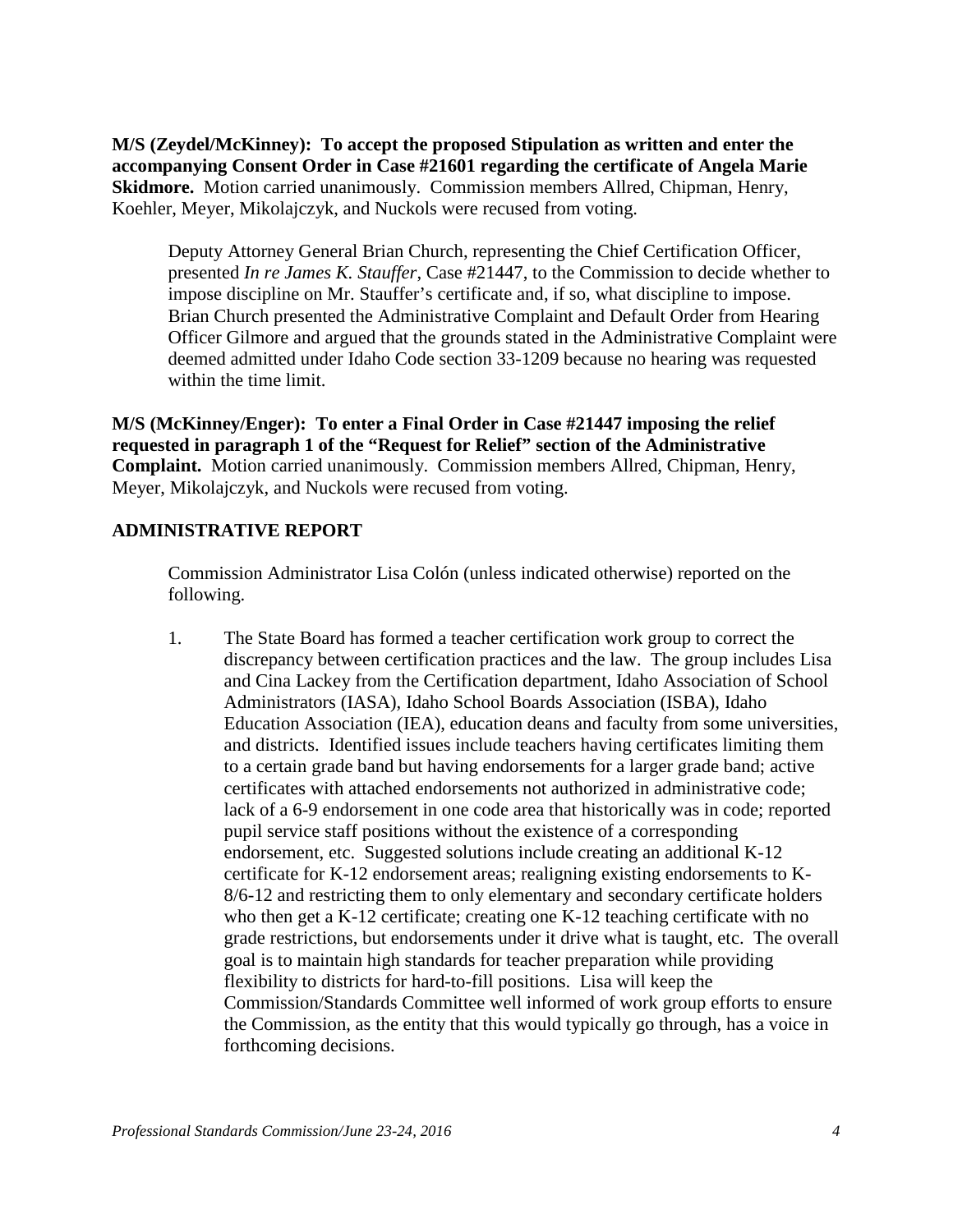- 2. The current Department of Education background check process allows only its background records office to view the Record of Arrests and Prosecutions (rap sheet) of certified adults working in schools/charters or those applying for certification; employing districts cannot view those rap sheets (districts can, however, view the rap sheets of their classified employees). Beginning July 1, 2016, this process will change. Individuals applying for Idaho certification and/or employment may fall in one of three categories: 1) current Idaho certificate holders applying to work in an Idaho district/charter submit one fingerprint packet for **employment**; 2) those applying for an initial Idaho certificate submit one fingerprint packet for **certification**; 3) those applying for an initial Idaho certificate **and** employment in an Idaho district/charter submit two fingerprint packets – one to be included with application for **certification** and one for **employment** in an Idaho district/charter. In this way (and after July 1), all Idaho districts/charters will be able to retain/view the results of background checks (including rap sheets) for employment of certified staff as well as classified staff. The background check fee for an individual is \$34.75.
- 3. All of the spring regional career fairs (where hiring school districts had access to graduating educator preparation program candidates) have been conducted. The turnout for teacher candidates in Region 4 was disappointing. School districts, however, feel that the career fairs are beneficial and have requested that the spring regional career fairs continue.
- 4. On June 16 the State Board approved the Idaho Standards for Initial Certification of Professional School Personnel stemming from the 2015-2016 standards reviews. At that same time, the board approved the certification and endorsement revisions to IDAPA Rule, including the previous year's revisions. It is to be specifically noted that the new Generalist K-8 and Generalist 6-12 endorsements were approved.
- 5. There will be higher education program review focus visits in 2016-2017. The University of Idaho will have its focus visit on October 10-13, 2016, and the focus visit of Lewis-Clark State College is scheduled for April 22-25, 2017. Both institutions will pilot state-specific requirements during those visits.
- 6. Upcoming standards reviews that have been scheduled include the following:
	- Bilingual/English as a New Language September 29-30, 2016
	- Core November 10-11, 2016
	- Professional-Technical Education November 17-18, 2016
	- World Languages December 1-2, 2016
	- Online Teacher December 8-9, 2016
	- Creation of Dance Standards and Endorsement October 20-21, 2018
	- Creation of Speech-Language Pathologist Standards TBD.
- 7. Recent staff travel included the following: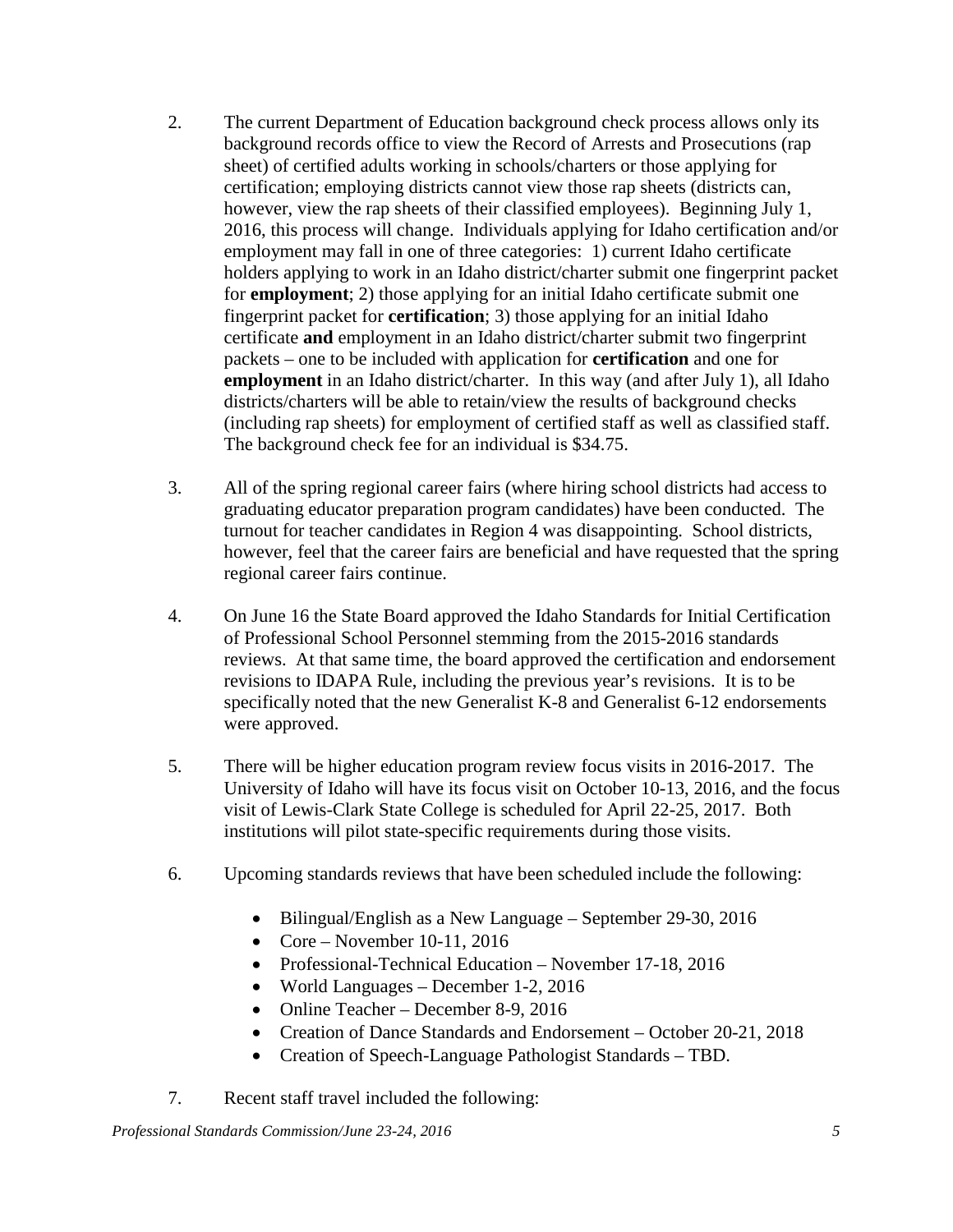- Idaho Prevention and Support Conference (Annette/Cina/Shannon Haas) April 13-15
- Region 4 Career Fair (Lisa) April 21
- Educational Testing Service (ETS) Site Visit (Cina/Lisa) May 3-6
- Regions 1 and 2 Career Fairs (Lisa) May 11-12
- Council for the Accreditation of Educator Preparation (CAEP) Clinic (Annette/Lisa) - May 18-20)
- National Association of State Directors of Teacher Education and Certification (NASDTEC) Annual Meeting (Cina/Lisa) June 4-7
- Council of Chief State School Officers (CCSSO) National and State Collaboration for Educator Excellence (NSCEE) Annual Summit (Cina/Lisa) - June 8-10.
- 8. Upcoming staff travel includes the following:
	- NASDTEC Professional Practices Institute (PPI) (Shannon Haas/Annette/Lisa/Brian) – October 25-28.

## **DISCUSSION – POSTING OF ETHICS CASES TO COMMISSION WEBSITE**

Deputy Attorney General Brian Church explained that the purpose of the discussion was reflected in the second part of a motion passed at the Commission special teleconference meeting held on April 18, 2016. That motion was to approve the Commission administrator's removal from the Commission website of prior final orders or stipulations (from five years prior) and to address the issue of posting these documents to the website at the June 23-24, 2016, Commission meeting. The posting of the June 23-24 agenda item included the objective of looking forward rather than looking back at any past disciplines. Commission members discussed with Brian Church how agencies shared or did not share licensing information.

**M/S (Nelson/Saffle): To move the Commission into Executive Session to discuss pending litigation, as prescribed by Idaho Code §74-206(f).** Motion carried unanimously.

**M/S (Nelson/Zeydel): To move the Executive Session of the Commission into Open Session.** Motion carried unanimously.

## **AUTHORIZATIONS COMMITTEE**

Chair Elisa Saffle reported that during their June 23 meeting, the Authorizations Committee recommended that the Commission approve the following new Teacher to New Certificate/Endorsement request (for the 2015-2016 school year):

FULGENZI, Eric, Forrest M. Bird Charter #487, Spanish 6/12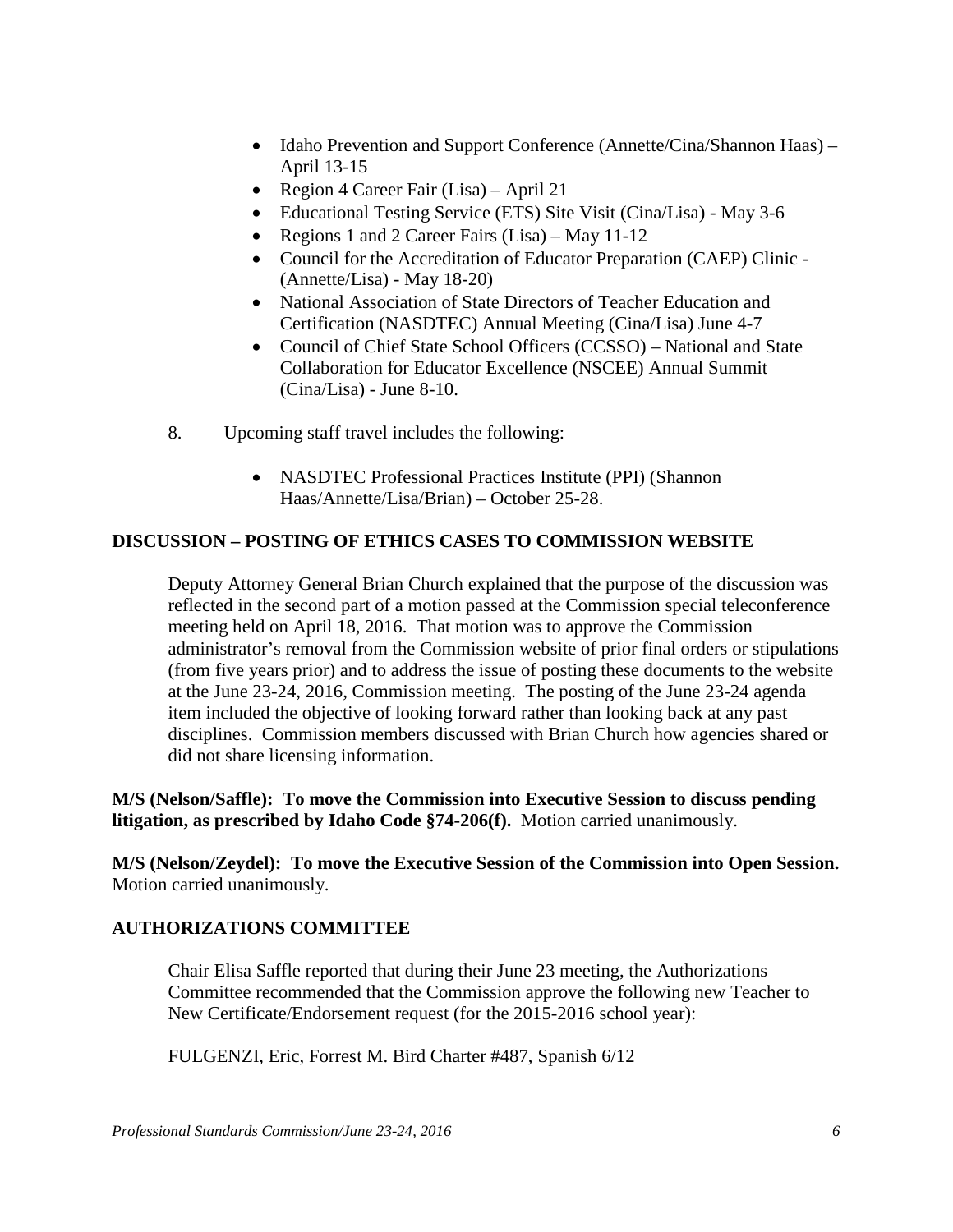Chair Elisa Saffle reported that during their June 23 meeting, the Authorizations Committee recommended that the Commission approve the following new Teacher to New Certificate/Endorsement requests (for the 2016-2017 school year):

BRAUN, Carol, Bear Lake #33, School Counselor K/12 HANNUM, Kellie, Nampa #131, Teacher Librarian K/12 KORY, Jennifer, Post Falls #273, Generalist K/12 McMILLIN, Kali, Post Falls #273, Generalist K/12 WISER, Heidi, Nampa #131, Generalist K/12

During their June 23 meeting, the Authorizations Committee recommended that the Commission approve the following renewal Teacher to New Certificate/Endorsement requests (for the 2015-2016 school year):

BARNHILL, Nathan, Xavier Charter #462, Social Studies 6/12 (2) DORAMUS, Pamela, Meadow Valley #11, School Counselor K-12 (3) FISK, Karri, Caldwell #132, Teacher Librarian K/12 (3)

During their June 23 meeting, the Authorizations Committee recommended that the Commission approve the following renewal Teacher to New Certificate/Endorsement requests (for the 2016-2017 school year):

HELLWEGE, Andrew, Nampa #131, Principal K/12 (3) HILLMAN, Jason, Nampa #131, Director of Special Education (3) MINER, Dave, Pocatello #25, Director of Special Education (2)

During their June 23 meeting, the Authorizations Committee recommended that the Commission approve the following revised (Waiver – Already Met Requirements) Teacher to New Certificate/Endorsement request (for the 2015-2016 school year):

WELLS, Ruth, Bear Lake #33, English as a New Language K/12

During their June 23 meeting, the Authorizations Committee recommended that the Commission deny 1 Teacher to New Certificate/Endorsement request (for the 2015-2016 school year).

During their June 23 meeting, the Authorizations Committee recommended that the Commission approve 3 Alternative Authorization - Content Specialist Endorsement requests (for the 2015-2016 school year).

During their June 23 meeting, the Authorizations Committee recommended that the Commission approve 13 Alternative Authorization - Content Specialist Endorsement requests (for the 2016-2017 school year).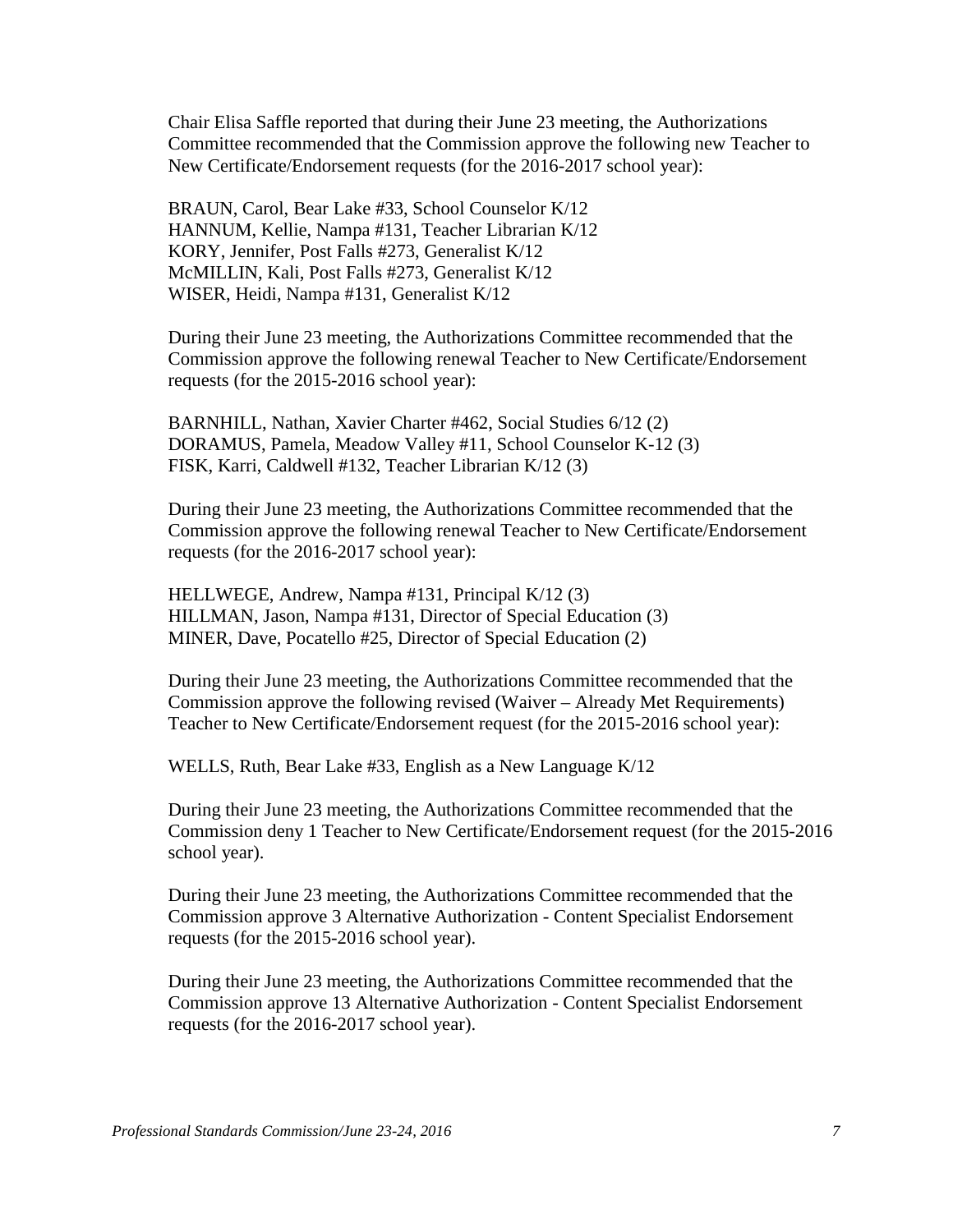During their June 23 meeting, the Authorizations Committee recommended that the Commission deny 1 Alternative Authorization – Content Specialist Endorsement request (for the 2015-2016 school year).

Lisa Colón noted that the one-year State Board of Education Emergency Provisional Certificate is now available. Information on that certificate can be found within the application packet on the following website: [http://www.sde.idaho.gov/cert-psc/cert/alt](http://www.sde.idaho.gov/cert-psc/cert/alt-auth.html)[auth.html.](http://www.sde.idaho.gov/cert-psc/cert/alt-auth.html) The Department of Education will continue to process those applications, but approval determination will be the responsibility of the State Board. In doing so, the State Board will request information from districts, such as how the job was posted, why a certified person was not hired, etc.

The Authorizations Committee is requesting that the Idaho System for Educational Excellence (ISEE) assignment credential report that districts complete/submit on their certified staff now include teaching assignment start/end dates. This information is helpful in determining alternative authorization approvals, and it is also needed when a district receives a Department of Education call regarding missing certification paperwork for teachers who no longer work for the district.

The committee discussed/recommended that ethics case stipulations going forward from this June 23-24, 2016, Commission meeting and including respondents' names be posted to the Commission website. The committee suggested that a separate link to each ethics case resolution be included and respondents be informed that their names will be posted for a minimum of five years after successful case resolution.

**The Commission ACCEPTED the report of the Authorizations Committee.** Motion carried unanimously.

## **PROFESSIONAL DEVELOPMENT COMMITTEE**

Chair Ginny Welton reported that the committee worked on creating the first (texting of students by educators) of several different types of typical ethics case scenarios to be included on the Department of Education website through a link on the Educational Resource Library (ERL or "earl"). This will be done for the benefit of educators applying for, reinstating, or revising their certification. They will be able to click on the ERL link and learn about the scenario in each case, why it was a violation, and why it was in opposition to a specific Code of Ethics principle. Brian Church will review this first scenario that the committee has developed and provide suggestions.

**The Commission ACCEPTED the report of the Professional Development Committee.**  Motion carried unanimously.

#### **BUDGET SUBCOMMITTEE**

Chair Laural Nelson reported that during the months of March, April, and May, the Commission had the following general expenses other than routine operational and travel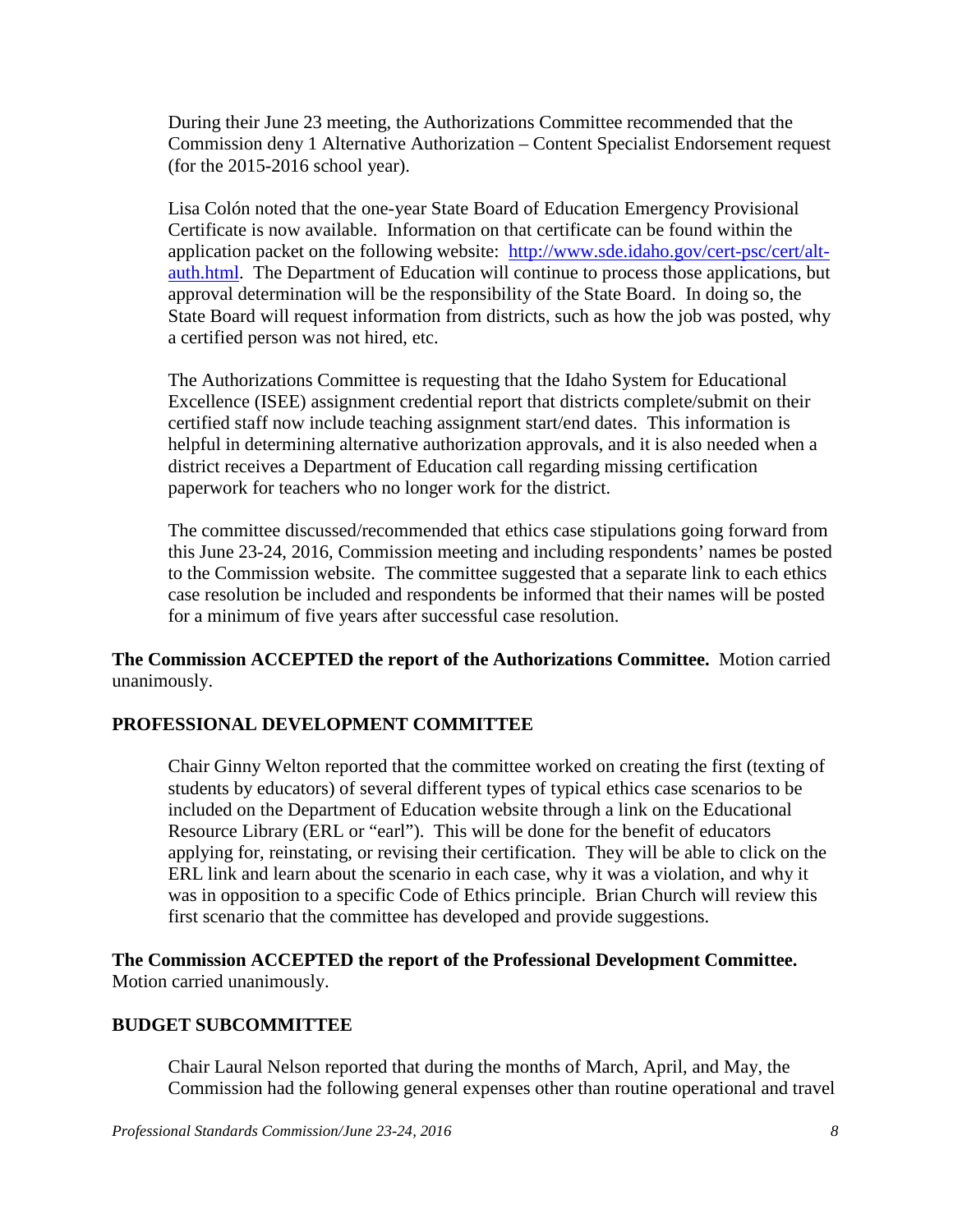costs: standards reviews for Elementary and Visual Arts - \$1,300; Boise State University program review - \$3,550; and annual NASDTEC dues - \$4,000. Through June 1, 2016, revenue less expenses was \$33,257 and was as expected.

For FY2017, the proposed budget will be \$619,100. The majority of the increase is for Salaries and Benefits.

**M/S (Chipman/Saffle): To accept the FY2017 proposed budget.** Motion carried unanimously.

**The Commission ACCEPTED the report of the Budget Subcommittee.** Motion carried unanimously.

# **STANDARDS COMMITTEE**

Chair Heather Van Mullem reported on the following committee discussion items (unless indicated otherwise):

- 1. Committee members discussed the Computer Science Praxis cut score, as the committee had been requested to reconsider that score. Seven states use that exam, and the multistate cut score is 171. Some states have dropped their score. Examination of the national average performance range (129-170) and the national median (145.5) scores revealed that consideration of a decrease in the cut score was warranted. The committee recommended that the Idaho Computer Science Praxis cut score be decreased to 160. Cina Lackey will share that information with higher education institutions. Deb Hedeen added that because of updated information and the fact that the Computer Science Praxis exam is not reflective of current best practice, within two years Educational Testing Service (ETS) will convene an ETS Multistate Standard-Setting Study for regeneration of the Computer Science Praxis test and re-setting of the passing score. Idaho will have representation in that standard-setting study.
- 2. Lisa Colón shared the new Program Review Schedule with the committee. That schedule now includes the reviews of American Board for the Certification of Teacher Excellence (ABCTE) and Teach For America (TFA), both of which will be a part of that program review process that all other Idaho higher education institutions will be. Program reviews are scheduled through 2027, and that schedule is on the Commission website.
- 3. The committee reviewed the recently submitted Health Endorsement program newly proposed by BSU. The committee requested that the university resubmit materials containing specific language clarifying performance evidence to be submitted by candidates.
- 4. The committee also reviewed the Standards Review Schedule that Lisa provided. The committee made the following suggestions for revision of the schedule: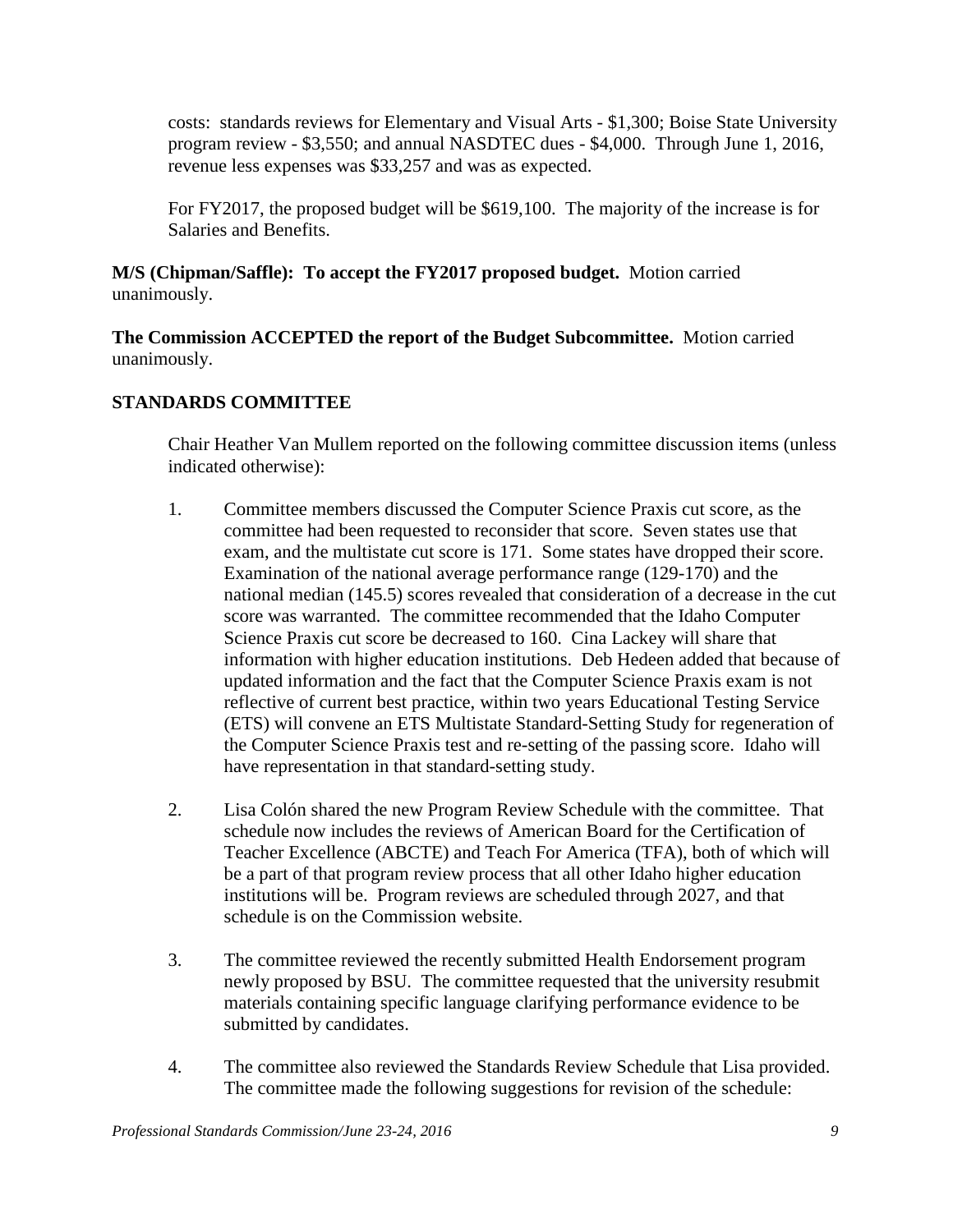move up the Administrator Standards to 2016-2017; move the Teacher Leader Standards to 2017-2018; and move the Online Teaching Standards to 2017-2018. Lisa requested that the Commission provide Commission staff with authority to adjust the Standards Review Schedule accordingly; Commission members concurred. Standards reviews are scheduled through 2021, and that schedule is on the Commission website.

- 5. Idaho currently has endorsement options (Sociology, Psychology, and Humanities are three of those) for which no Idaho preparation standards exist. The language for the three endorsements in *Idaho Standards for Initial Certification of Professional School Personnel* gives clear direction for meeting the Idaho Core Teacher Standards and any current standards of the related professional organization in order to be recommended for endorsement in these content areas. There are other areas, such as Geology, that do not provide direction to professional standards. The Standards Committee requested the following additional information to inform their continued discussion: 1) the number of practicing educators in Idaho with such endorsements; 2) the number of candidates in preparation programs seeking such certificates/endorsements; 3) determining if such endorsements are the only endorsement needed to teach specific courses.
- 6. The Standards Committee recommended that 1) ethics case stipulations/final orders be posted to the Commission website from the current date forward and 2) language/information explaining such best practice be included within the stipulation/final order and be broadly distributed to stakeholders across Idaho.

## **The Commission ACCEPTED the report of the Standards Committee.** Motion carried unanimously.

## **EXECUTIVE COMMITTEE**

Chair Esther Henry raised the issue of a question that the Commission received from attorney Amy White concerning the website DonorsChoose, which had been tabled at the March 2016 Commission meeting. In March, the Executive Committee asked Deputy Attorney General Brian Church to draft proposed language to address concerns. Brian Church provided the Executive Committee at its June meeting with draft language that would be suggested as an amendment to Principle VI of the *Code of Ethics for Idaho Professional Educators*. The Executive Committee reviewed this language and recommended that the State Board of Education add subpoint e. to Principle VI, using the language listed below.

## **The Commission PASSED the Executive Committee's recommendation to add subpoint e. to Principle VI to read as follows:**

**"e. Keeping for oneself donations, whether money or items, that were solicited or accepted for the benefit of a student, class, classroom, or school."**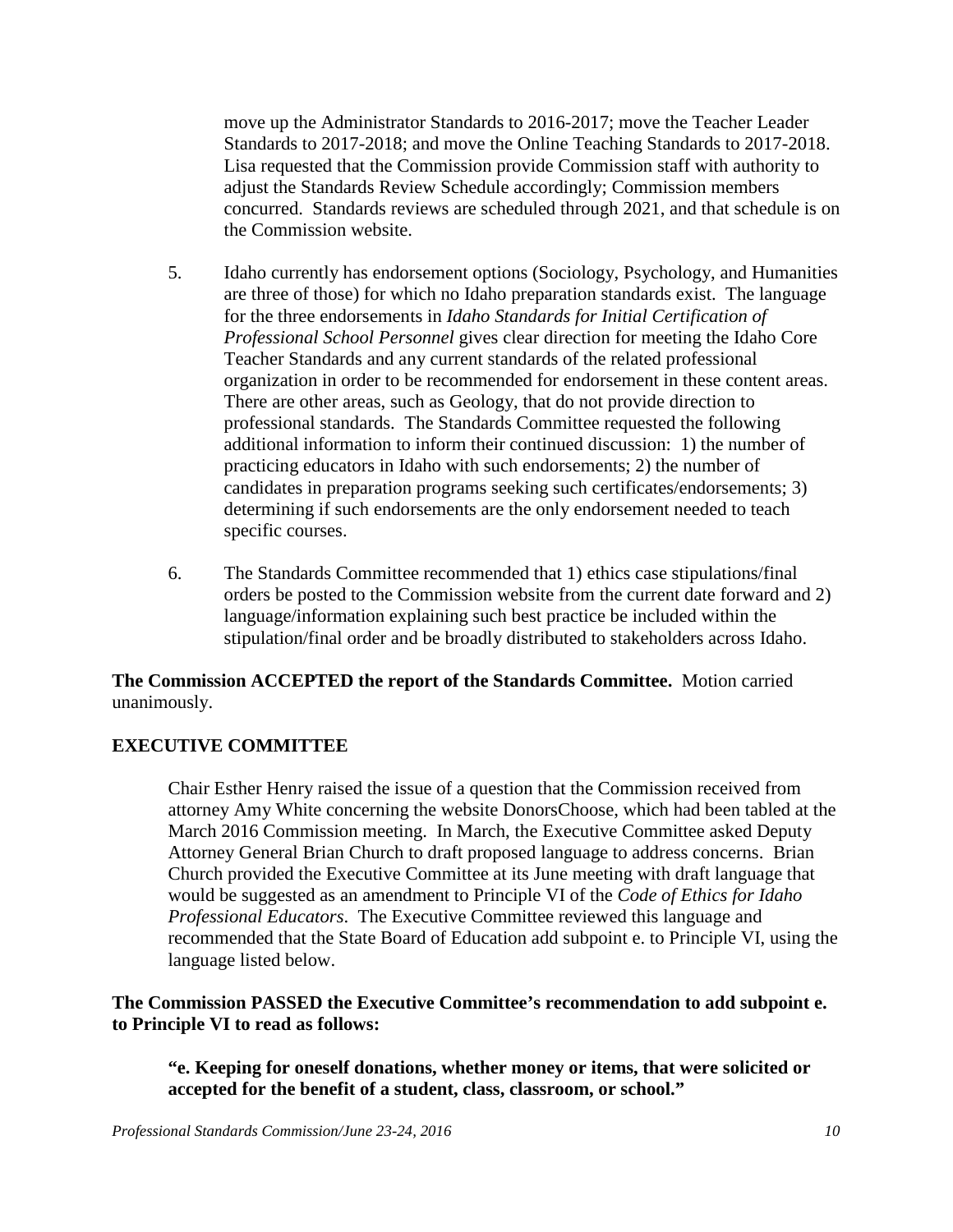The committee approved a 3-credit ethics course for educators that Terry Gilbert has developed. The course is offered through Northwest Nazarene University and will be one of now three Commission-approved ethics courses accepted and often assigned as part of the discipline in ethics cases.

At the current time, a first-time certification/recertification application discrepancy (background checks and/or credit inaccuracies) warrants the application denial and NASDTEC denial report. If the application discrepancy results in the opening of an ethics case and the issuance of a Letter of Reprimand, the Letter of Reprimand is reported to NASDTEC as well. Some of the more serious violations, on the other hand, have only one adverse action report to NASDTEC. The committee determined that the Commission administrator be given discretion to deny in first-time application discrepancies, explain that application questions must be answered correctly, and report denial to NASDTEC. In second-time application discrepancies, the administrator will be able to deny and open an ethics case. In this way, those with an application discrepancy the first time will be reported to NASDTEC only once.

Chair Esther Henry reported that the Executive Committee met with Deputy Attorney General Brian Church, Shannon Haas, and Annette Schwab to discuss ethics case information.

**M/S (Mikolajczyk/Koehler): In accord with Idaho Code § 74-206(1)(d), to move the Executive Committee into Executive Session, which was entered for the Executive Committee to consider investigatory records exempt from disclosure under Chapter 1 of Title 74, Idaho Code.** Motion carried unanimously.

Brian reviewed all cases needing Executive Committee decisions.

**M/S (Meyer/Koehler): To move the Executive Committee into Open Session, after entering Executive Session to consider investigatory records exempt from disclosure under Chapter 1 of Title 74, Idaho Code.** Motion carried unanimously.

Esther Henry reported that 16 cases were referred to Lisa Colón for application discrepancies. Actions taken by the Executive Committee included: 3 revocations; 1 indefinite suspension; 2 suspensions with conditions; 1 case needing further investigation; 1 no probable cause; 1 research paper accepted for meeting a stipulation. Additionally, there are 2 ethics hearings scheduled for late June; 6 hearings requested; 2 administrative complaints filed; 4 default cases pending; 11 cases needing staff/deputy attorney general action; 7 cases voted upon by the full Commission on June 23; and 26 cases closed or stipulated agreements entered into.

#### **The Commission ACCEPTED the report of the Executive Committee.** Motion carried unanimously.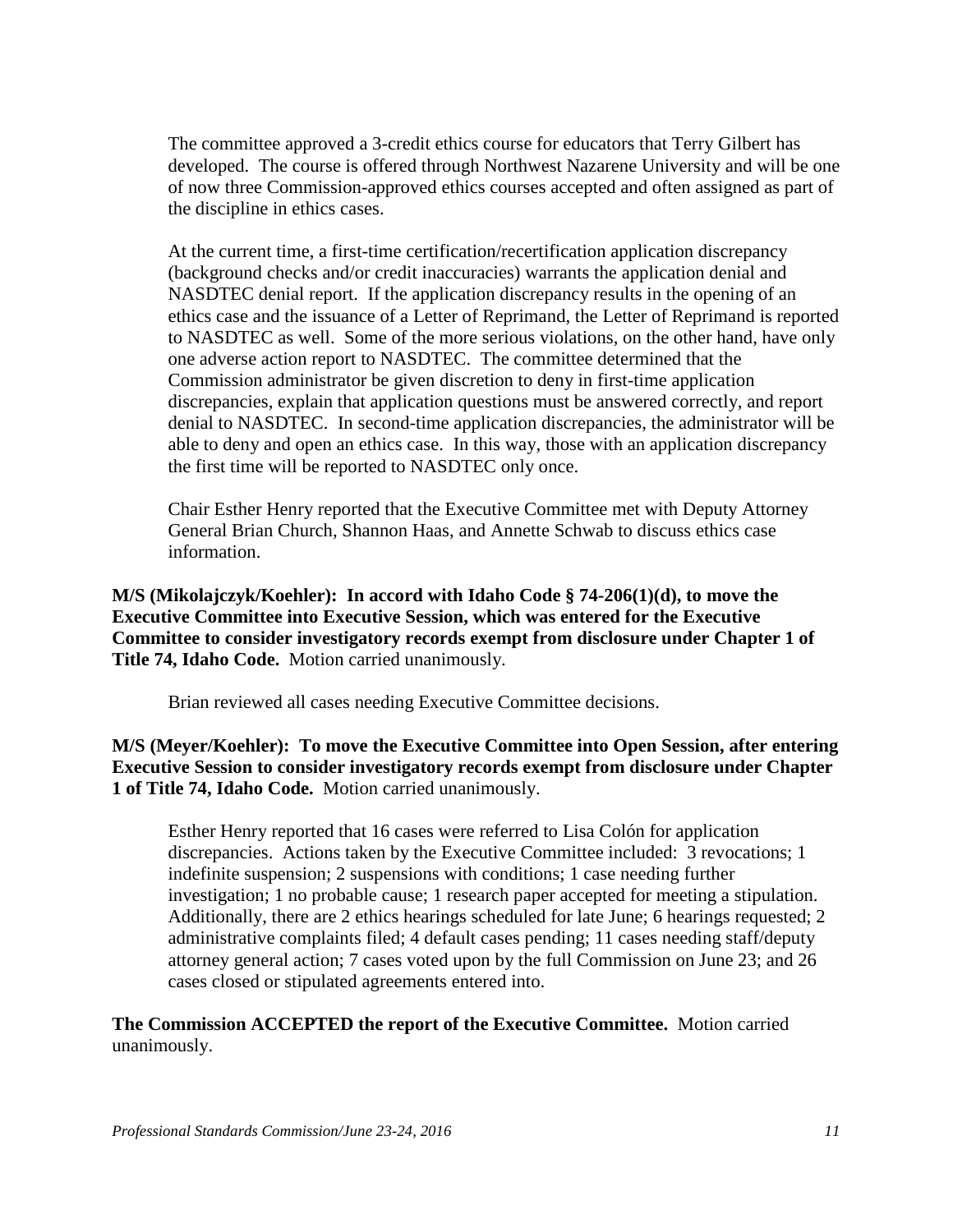#### **LEADERSHIP TEAM**

Chair Esther Henry reported that the Leadership Team met by teleconference on June 8. At that time, the team reviewed the June 23-24 Commission meeting agenda; discussed the necessity for the discussion on posting of final orders/stipulations to the Commission website; and reviewed the budgets for March, April, and May and went through them in detail. A list of outgoing Commission members was requested, as was a list of the newly-approved members.

At the full Commission meeting, Esther reminded committee chairs to submit their committee year-end reports electronically to the Commission office August 1 or earlier. She also requested that returning members provide her with their first and second preferences for committee assignment for the 2016-2017 school year.

**The Commission ACCEPTED the report of the Leadership Team.** Motion carried unanimously.

#### **NEW BUSINESS**

#### **Decision – Posting of Ethics Cases to Commission Website**

Commission Chair Esther Henry noted that, as reflected in the reports from the Authorizations, Standards, and Executive Committees, Commission members were in agreement that the final orders/stipulations from ethics cases be posted to the Commission website from the current date forward. Deputy Attorney General Brian Church provided the Commission with suggested language he drafted for the Executive Committee's review, amending the Procedure for Processing a Written Complaint Regarding the Code of Ethics for Idaho Professional Educators section of the Commission Procedures Manual by adding item M. The Commission reviewed and changed language in proposed item M., and the final proposed item M., as amended, provided:

"M. If a case ends with a disposition document, PSC staff will make available through the PSC or SDE website the disposition document and any attachments to the disposition document. A disposition document is a final order, a consent order, or some form of an informal disposition (as used in the Idaho Administrative Procedure Act), such as a settlement agreement, stipulation, voluntary surrender, or consent to permanent revocation. If a case is decided upon judicial review, the court's opinion will accompany the last PSC disposition document. PSC staff will not make available a disposition document that finds in favor of the respondent for all claims or counts, nor will staff make available any Executive Committee decision. For any disposition document, PSC staff should redact the educator's address, phone number, and email address, along with information that would readily identify a victim."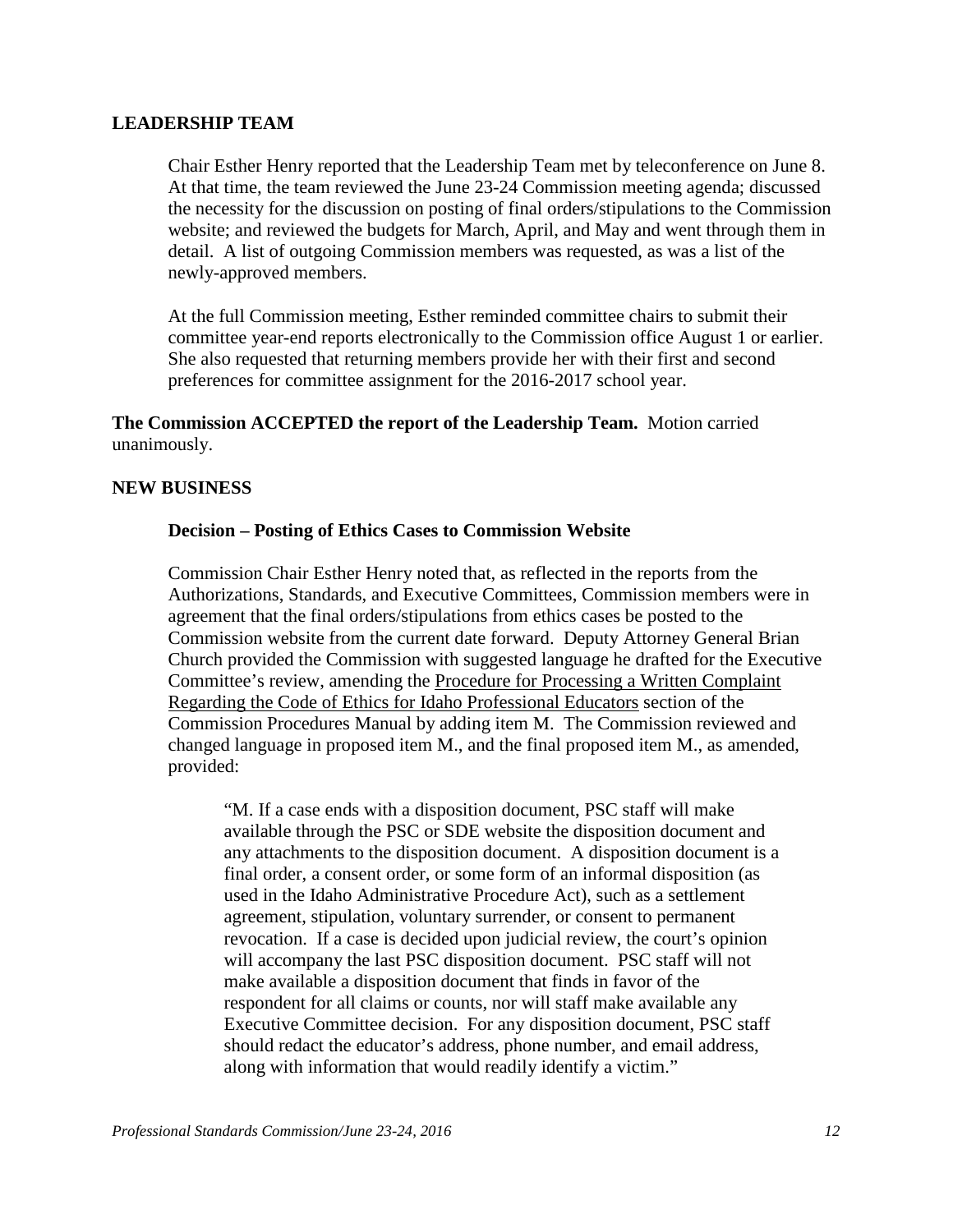**M/S (Enger/Zeydel): To accept the proposed language to be added to the Professional Standards Commission Procedures Manual to post disciplinary-complaint disposition documents to the Commission website beginning July 1, 2016.** Motion carried unanimously.

# **Nominations Subcommittee – Nominations and Vote**

Becky Meyer reported that the Nominations Subcommittee nominated Charlotte McKinney and Elisa Saffle for chair and Donna Sulfridge and Charlotte McKinney for vice-chair for the 2016-2017 academic year. A ballot election for Commission chair and vice-chair was held; Charlotte McKinney was elected chair, and Donna Sulfridge was elected vice-chair.

# **Member Committee Service Preferences for 2016-2017**

Committee assignments will be made prior to the first Commission meeting (September 22-23) of the 2016-2017 school year.

# **COMMUNICATION PLAN**

Heather Van Mullem reported that items of interest in these meeting minutes for member communication to constituencies include the following:

- **Educator Preparation Program Approval Update.** Educator preparation programs have been scheduled for approval/review through 2027; schedule is on Commission website; non-traditional certification programs (ABCTE and TFA) to be part of review process (see page 9, STANDARDS COMMITTEE, item 2).
- **Certificate Grade Band Versus Endorsement Grade Band Discrepancy.**  Work group with wide representation convened to explore strategies to address concerns regarding discrepancy (see page 4, ADMINISTRATIVE REPORT, item 1).
- **Background Check Update.** Single background check can only be used for purpose it was originally requested for; background check for initial certification cannot be used for hiring purposes; second background check required for employment (see page 4, ADMINISTRATIVE REPORT, item 2).
- **Posting of Ethics Cases.** Disposition documents of ethics cases determined by Commission to be posted to Commission website effective July 1; cases not to be posted retroactively; settlement agreements to now include language explaining the practice of the possible posting; new posting practice to be detailed in Commission Procedures Manual (see page 12, NEW BUSINESS/Decision – Posting of Ethics Cases to Commission Website).
- **Idaho Institutions to Have 2016-2017 Program Reviews.** University of Idaho, Lewis-Clark State College to have focus visits and pilot state-specific requirements (see page 4, ADMINISTRATIVE REPORT, item 5).
- **2016-2017 Standards Reviews.** Reviews to be conducted in Bilingual/ENL, Core, PTE, World Languages, Administrator, Online Teacher; Dance and SLP Standards to be created (see page 4, ADMINISTRATIVE REPORT, item 6).